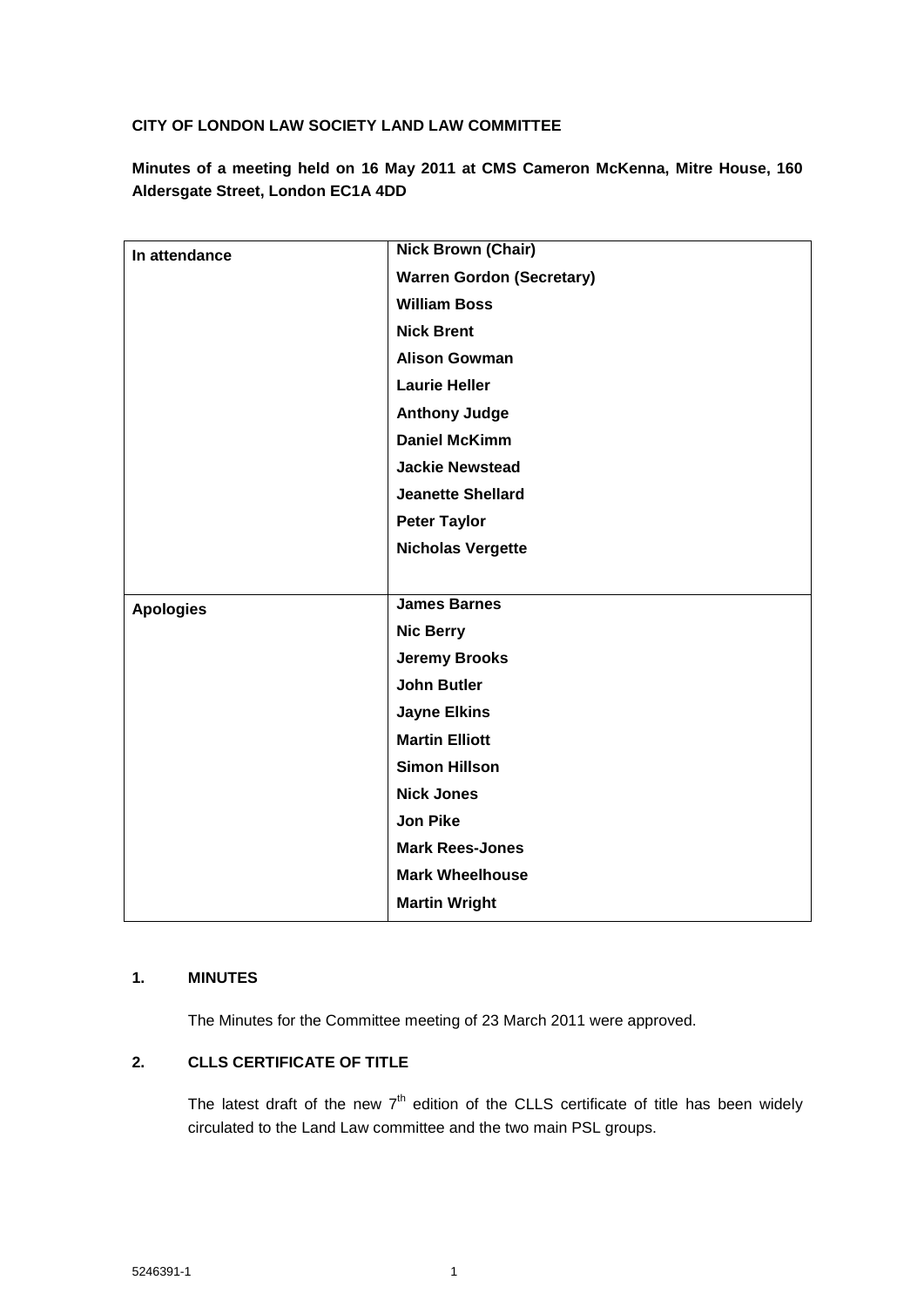There have been structural changes and an update in the certificate's presentation, although there has not been a substantial re-write. Most of the existing Schedule 5 has been relocated to other more appropriate parts of the certificate, thereby making the certificate easier to use. Each statement in Matters affecting the Property, the Lease and the Letting Documents is followed by the disclosure (if any). Specific details of the Lease and the Letting Documents will follow the respective standard statements in the same schedule. In the Letting Documents schedule, there will be a multilet option to make it easier to complete the certificate where there are a number of Letting Documents. All of this should be welcomed by users of the certificate.

A number of issues were raised in relation to the treatment of "Seller" in the certificate. The  $7<sup>th</sup>$  edition refers throughout to information being provided by the Company and has a statement that Company includes Seller (clause 4.2) in an attempt to remove erratic references to Seller encountered in the  $6<sup>th</sup>$  edition. Clause 4.2 is protective of the provider of the certificate. However, sometimes the recipient of the certificate will want to know whether the information actually came from the Seller or the Company. If the recipient would expect the information to come from the Seller (for example, in relation to whether there have been any disputes), there may be a preference for an explicit statement that the Seller was the source, rather than a reliance on clause 4.2. The certificate also will not reveal where the Seller has been unable to confirm the position in replies to CPSEs etc, where the Seller might be expected to do so.

The notes to the  $7<sup>th</sup>$  edition will highlight that, in certain circumstances, it may be reasonable for the recipient of the certificate to ask for additional information or confirmations from the Seller. There is, however, the danger that this could lead to the recipient dissecting the certificate provider's due diligence process. Ultimately, it is a matter of judgment for the provider to decide whether an inadequate reply from the Seller requires a disclosure against a certificate statement, a point that will be reiterated in the notes. In any event, it should be remembered that sometimes the primary source of information will be another party such as a managing agent, but changing the certificate to highlight all sources of information may over-complicate.

The expression, the "Seller", is not only relevant for a certificate being provided to a lender to fund an acquisition by the Company of a property from the Seller, but also to a sale by the Seller of the shares in the company that owns the property. It goes without saying that in the latter situation warranties from the Company are pointless and warranties need to be obtained from the Seller. The form of the certificate will likely need to be amended to accommodate a share acquisition and, more generally, the certificate needs to be aligned to who is giving the warranties in the sale and purchase agreement (i.e. the normal warranty that the information provided to the solicitors giving the certificate is correct).

There will be no wording in the certificate itself for limiting the provider's liability, although the notes to users will touch on the issue and emphasise that it is a matter for negotiation on each occasion.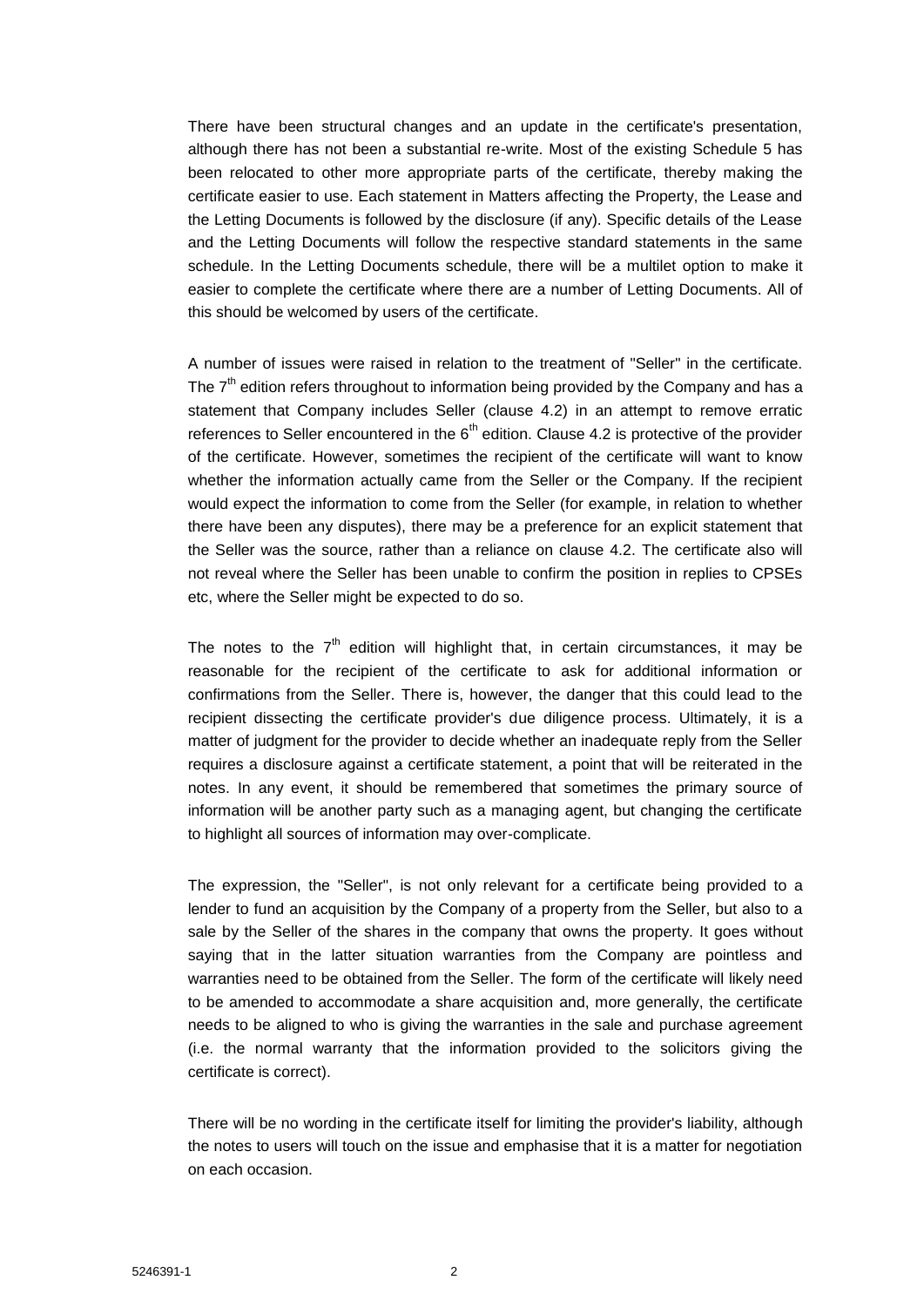The *Good Harvest* decision and competition law's recently commenced application to land agreements have highlighted that there are a number of provisions in leases or covenants in documents that may or may not be enforceable. It was noted that formal legal opinions provided by solicitors on legal documents contain qualifications and it was suggested that it would be helpful to include a general statement in the certificate to reenforce the fact that the provider is advising on the terms of the documents rather than on their enforceability, which may be affected by other legal matters.

However, the provision of the certificate is more similar to reporting to a client where, generally, no such qualifications would be included. The consensus at the meeting was not to include such a statement- there was concern, for example, about whether such a statement could sit with the provider certifying that the Company has good and marketable title to the property.

It was agreed that the provider should give sufficient information to enable the recipient's solicitors to then provide to the recipient the legal analysis including on questions of enforceability. The issue of commenting on enforceability will be highlighted in the notes.

The notes themselves will be re-ordered from the current set, so that they will commence with the key interpretation points and the more general issues (such as changes from the  $6<sup>th</sup>$  edition) will be dealt with later on. As with the  $6<sup>th</sup>$  edition, at the beginning of the certificate there will be a clear reminder to read the notes before using the certificate.

## **The current form of notes will be circulated to the Committee for further comment and Warren Gordon agreed to produce a first draft of the revised notes to users.**

On the form of the certificate, it was mentioned that there will be a deletion of the reference to land charges searches against estate owners for the root of title in Schedule 6. Instead, there will be a new statement in Schedule 3 to the effect that there are such clear land charges searches with the title deeds (for unregistered land) and a disclosure will be made if that is not the case.

The Committee decided that the certificate cannot contain a statement that the Lease/Letting Document includes uninsured damage provisions in a particular form, because there is no one approach and many leases (particularly, older ones) do not contain uninsured damage provisions.

**The draft of the new Certificate will be updated to reflect the above discussions. The redraft will be circulated to the main PSL groups (who will be asked to provide comments before the end of June 2011) and also to the CLLS planning law committee (for comments on the planning and environmental statements) and to tax experts (for comments on the VAT and SDLT statements).**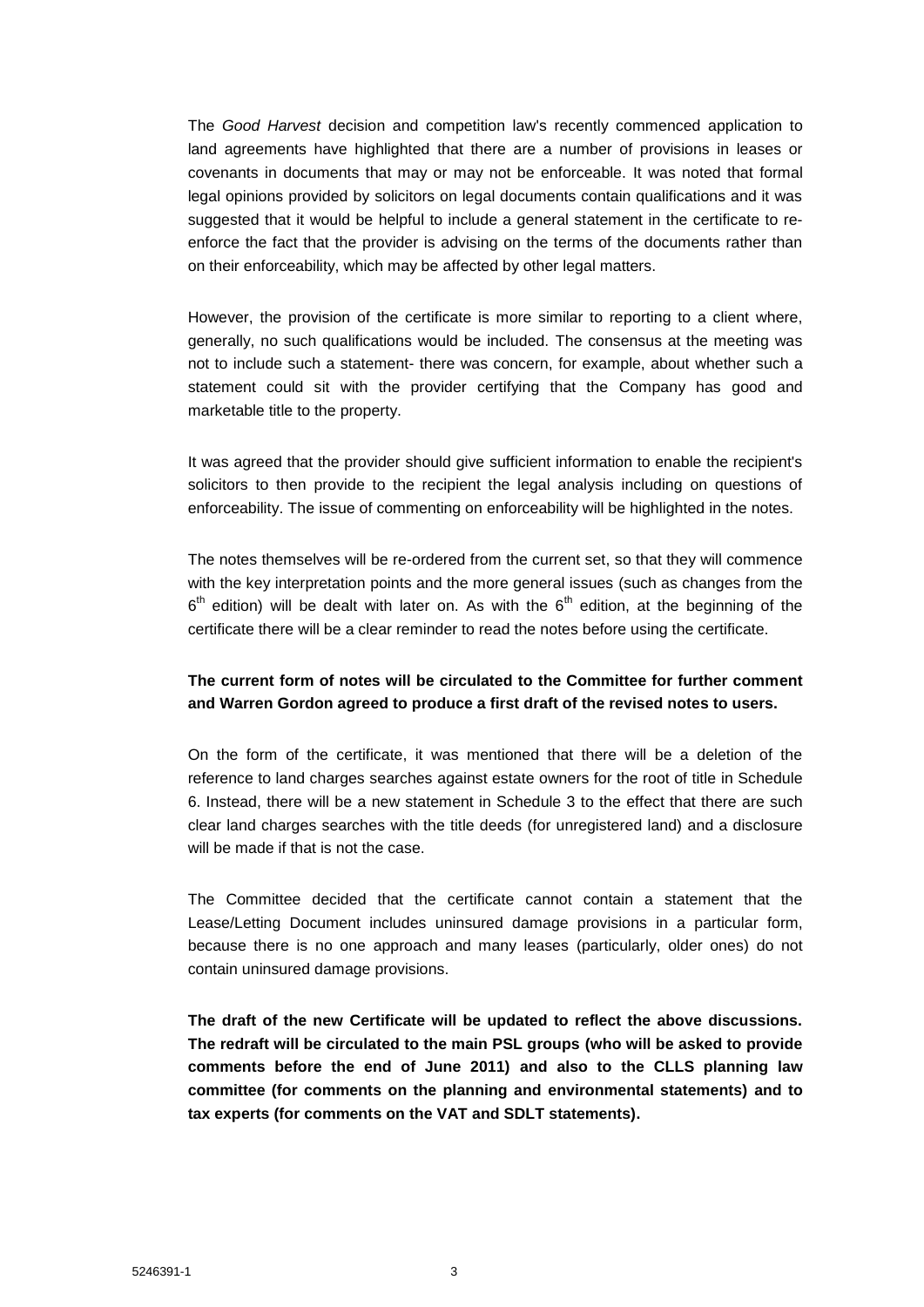#### **3. BPF DISCUSSIONS ON STANDARD FORM OF LEASE**

The BPF is considering the production of an indicative standard form of lease from a retail perspective. The project involves a number of large law firms, institutions and property companies, but is at a very preliminary stage. The BPF is aware of the CLLS's interest in a project of this type.

The BPF is interested in how regularly leases require subleases to be let at the higher of the market rent and passing rent under the lease. There have been some suggestions that such a provision is still being used, despite the property industry declaration of a few years ago against such a practice. Such a provision would generally be regarded as onerous with potential rent review implications.

**A sub-group of the Committee may look again at its insurance provisions which have not been looked at in a few years and which appear on the Committee's page of the CLLS website**.

### **4. IMPLICATIONS OF THE NEW SRA CODE OF CONDUCT**

It appears from the conflicts of interests section (Chapter 3) of the new Code of Conduct that the new edition of the CLLS Certificate of title will not require the recognition of the Law Society/Solicitors Regulation Authority. That is because such requirement only appears to arise in the context of "standard" mortgages of private residences. **The point will be confirmed with the Law Society/Solicitors Regulation Authority.**

It was noted that the final form of Chapter 3 is very different from the version consulted on. However, the changes were broadly welcomed (conveyancing is now not excluded from the exceptions where a solicitor may act, with appropriate safeguards, where there is a client conflict). More detail is provided in the "indicative behaviours", although some of the helpful detail from the current Code remains absent.

The "contract race" rule is now in outcome 11(3)- the trigger point to inform the buyers has been brought forward to when the seller intends to deal with more than one buyer.

# **5. OFT GUIDANCE ON APPLICATION OF COMPETITION LAW TO LAND AGREEMENTS**

The final form of the Office of Fair Trading's guidance on the application of competition law following the revocation of the Land Agreements Exclusion Order has been published. There are a few further examples of the application of competition law to land agreements.